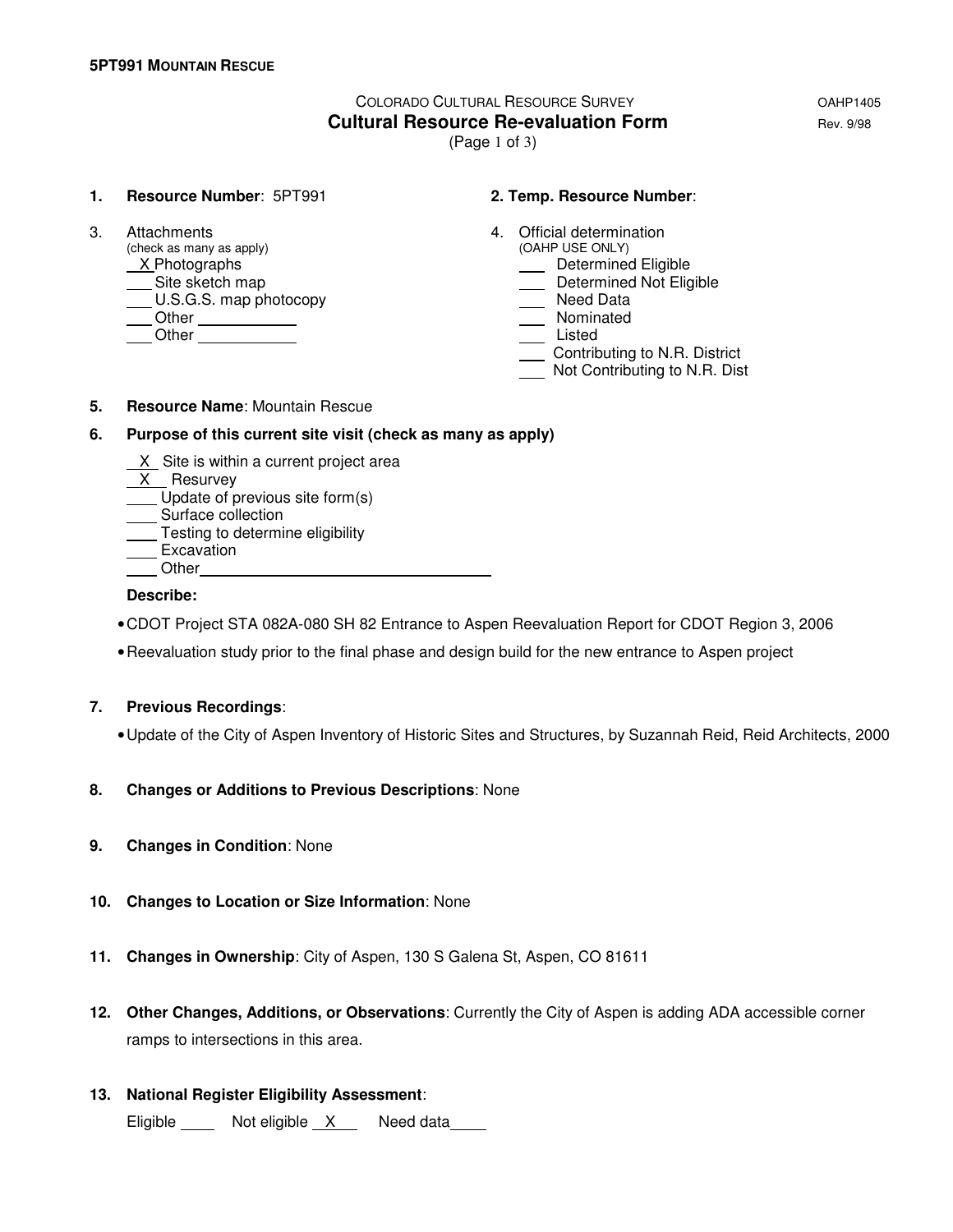## COLORADO CULTURAL RESOURCE SURVEY **COLORADO COLORADO Cultural Resource Re-evaluation Form Equilibrity Rev. 9/98** (Page 2 of 3)

 Explain: Mountain Rescue is not NRHP eligible due to a substantial, late 1980s addition to the rear of the building that now rises over the original, one-story kit building. This building is located within the Main St HD, which was determined Officially Eligible in 2006. The 2000 City of Aspen Update of Survey of Historic Sites and Structures prepared by Reid Architects declared this historic resource not eligible to the NRHP; CDOT concurs with this finding. The Aspen Historic Officer, Amy Guthrie, is in the process of submitting this resource as a Local Landmark to the Aspen Historical Board. Reid Architects submitted an architectural inventory form in 2000 for this building; therefore, at this time, CDOT is submitting a re-evaluation form.

- **14. Management Recommendations**: Because the resource is in the Main Street HD, CDOT recommends that the SH 82 Entrance to Aspen project follow mitigation measures as outlined in the ROD during improvements in the historic district. The improvements will be within the right-of-way, which will not impact the resource. However, when and if the LRT is constructed, SHPO and the Aspen Historic Preservation Commission should review the design drawings for the LRT overhead lines and medians in its vicinity. This is outlined in the ROD as part of the mitigation.
- **15. Photograph Types and Numbers**: Digital photograph attached.
- **16. Artifact and Field Documentation Storage Location**: Bunyak Research Associates
- **17. Report Title**: CDOT Project STA 082A-080 SH 82 Entrance to Aspen Reevaluation Report for CDOT Region 3, 2006
- **18. Recorder(s)**: Dawn Bunyak, Historian **19. Date(s)**: August 18, 2006

**20. Recorder Affiliation**: Bunyak Research Associates 10628 W Roxbury Ave, Littleton, CO 80127

Colorado Historical Society, Office of Archaeology & Historic Preservation 1300 Broadway, Denver, CO 80203 303-866-3395